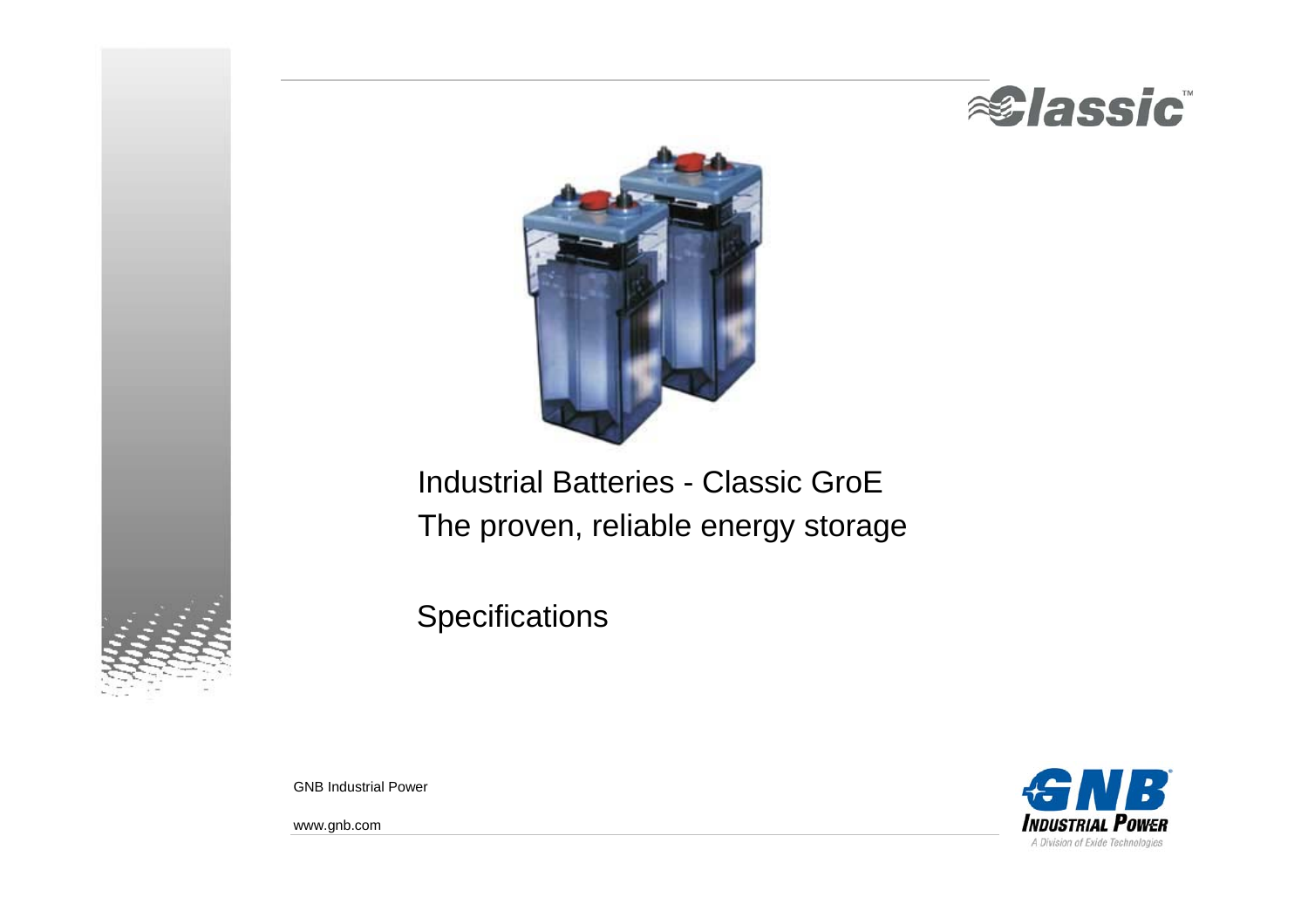

## **Specifications**

- Classic GroE batteries bridge short and long discharge times, reliably and safely, with a high stable voltage
- Extremely low internal resistance and high current output
- Low maintenance; no antimony in the positive plate
- Positive pure-lead, large-format plates with a laminated structure, pasted negative grid plates
- Transparent cell containers in SAN plastic make inspection and maintenance easy
- Minimal water consumption on float charge
- Low self-discharge
- Nominal capacity 75 2600 Ah C<sub>10</sub>
- Designed in accordance with DIN 40738
- Terminal design with HAGEN Patentpol
- The high production quality and the low acid density ensure an extremely long design life of 25 years

## **Applications**



Classic GroE batterieswill be used mainly in power supply utilities (power stations) because of their extreme reliability and high performance.



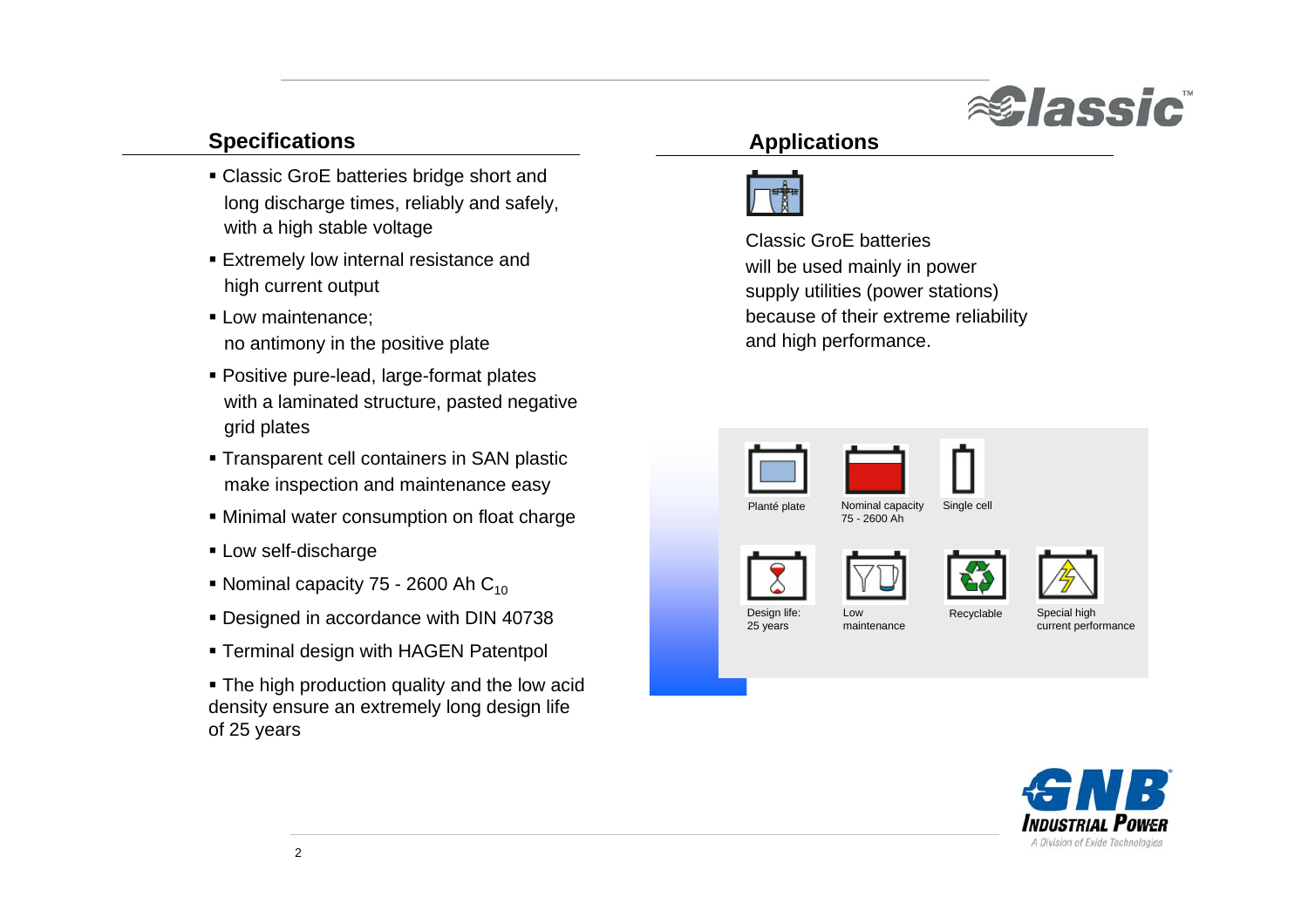## **Technical characteristics and data**



#### **Cells with GroE 25-Plate**

| Type         | <b>Part number</b>            | Nominal        | Capacity | <b>Nominal</b>   | Length | Width | Height    | Height*    | Installed | Weight    | Weight  | Internal   | Short   | <b>Terminal</b> | Pole           |
|--------------|-------------------------------|----------------|----------|------------------|--------|-------|-----------|------------|-----------|-----------|---------|------------|---------|-----------------|----------------|
|              |                               | voltage        | $C_{10}$ | capacity         | (1)    | (b/w) | up to top | incl.      | length    | cell      | acid ** | resistance | circuit |                 | pairs          |
|              |                               |                | 1.8 V/C  | C10              |        |       | of cover  | connectors | (B/L)     | including |         |            | current |                 |                |
|              |                               |                | 20 °C    | acc. to          |        |       | $(h_1)$   |            |           | acid      |         |            |         |                 |                |
|              |                               |                |          | <b>DIN 40738</b> |        |       |           |            |           |           |         |            |         |                 |                |
|              |                               |                |          |                  | max.   | max.  | max.      | max.       |           | approx.   | approx. |            |         |                 |                |
|              |                               | v              | Ah       | Ah               | mm     | mm    | mm        | mm         | mm        | kg        | kg      | $m\Omega$  | A       |                 |                |
| 75<br>3 GroE | NVGR020075WC0FA               | 2              | 75       | 75               | 182    | 153   | 364       | 411        | 192       | 17.5      | 6.6     | 1.268      | 1624    | F-M8            | $\mathbf{1}$   |
| 4 GroE 100   | NVGR020100WC0FA               | 2              | 100      | 100              | 182    | 153   | 364       | 411        | 192       | 19.7      | 6.4     | 0.951      | 2165    | F-M8            |                |
| 5 GroE 125   | NVGR020125WC0FA               | $\overline{2}$ | 125      | 125              | 182    | 153   | 364       | 411        | 192       | 21.9      | 6.2     | 0.761      | 2706    | F-M8            |                |
| 6 GroE 150   | NVGR020150WC0FA               | $\overline{2}$ | 150      | 150              | 182    | 153   | 364       | 411        | 192       | 24.1      | 6.0     | 0.634      | 3247    | F-M8            |                |
|              | 7 GroE 175   NVGR020175WC0FA  | 2              | 175      | 175              | 182    | 153   | 364       | 411        | 192       | 26.3      | 5.8     | 0.543      | 3788    | F-M8            |                |
| 8 GroE 200   | NVGR020200WC0FA               | 2              | 200      | 200              | 182    | 228   | 364       | 411        | 192       | 33.2      | 9.4     | 0.475      | 4329    | F-M8            |                |
| 9 GroE 225   | NVGR020225WC0FA               | 2              | 225      | 225              | 182    | 228   | 364       | 411        | 192       | 35.4      | 9.2     | 0.422      | 4871    | F-M8            | $\mathbf{1}$   |
| 10 GroE 250  | NVGR020250WC0FA               | 2              | 250      | 250              | 182    | 228   | 364       | 411        | 192       | 37.6      | 9.0     | 0.380      | 5412    | F-M8            |                |
| 11 GroE 275  | NVGR020275WC0FA               | 2              | 275      | 275              | 182    | 228   | 364       | 411        | 192       | 39.8      | 8.8     | 0.346      | 5953    | F-M8            |                |
| 12 GroE 300  | NVGR020300WC0FA               | 2              | 300      | 300              | 182    | 228   | 364       | 411        | 192       | 42.0      | 8.6     | 0.317      | 6494    | F-M8            |                |
| 13 GroE 325  | NVGR020325WC0FA               | 2              | 325      | 325              | 182    | 338   | 364       | 411        | 192       | 52.5      | 14.1    | 0.292      | 7035    | F-M8            | 2              |
| 14 GroE 350  | NVGR020350WC0FA               | 2              | 350      | 350              | 182    | 338   | 364       | 411        | 192       | 54.7      | 13.8    | 0.271      | 7577    | F-M8            | $\overline{2}$ |
| 15 GroE 375  | NVGR020375WC0FA               | 2              | 375      | 375              | 182    | 338   | 364       | 411        | 192       | 56.9      | 13.6    | 0.253      | 8118    | F-M8            | $\overline{2}$ |
| 16 GroE 400  | NVGR020400WC0FA               | 2              | 400      | 400              | 182    | 338   | 364       | 411        | 192       | 59.1      | 13.3    | 0.237      | 8659    | F-M8            | 2              |
|              | 17 GroE 425   NVGR020425WC0FA | 2              | 425      | 425              | 182    | 338   | 364       | 411        | 192       | 61.3      | 13.0    | 0.223      | 9200    | F-M8            | 2              |
| 18 GroE 450  | NVGR020450WC0FA               | 2              | 450      | 450              | 182    | 338   | 364       | 411        | 192       | 63.5      | 12.7    | 0.211      | 9741    | F-M8            | $\overline{2}$ |

\* The above mentioned height can differ depending on the used vent(s)  $\qquad$  \*  $\qquad$  \* \*Acid density  $\mathsf{d}_{\mathsf{N}}$ 

(b/w)

\* \* Acid density  $d_N = 1,22$  kg/l





#### **Container, terminal and torque**

**Container:** SAN (Styrene Acrylonitrile)



**20 Nm**

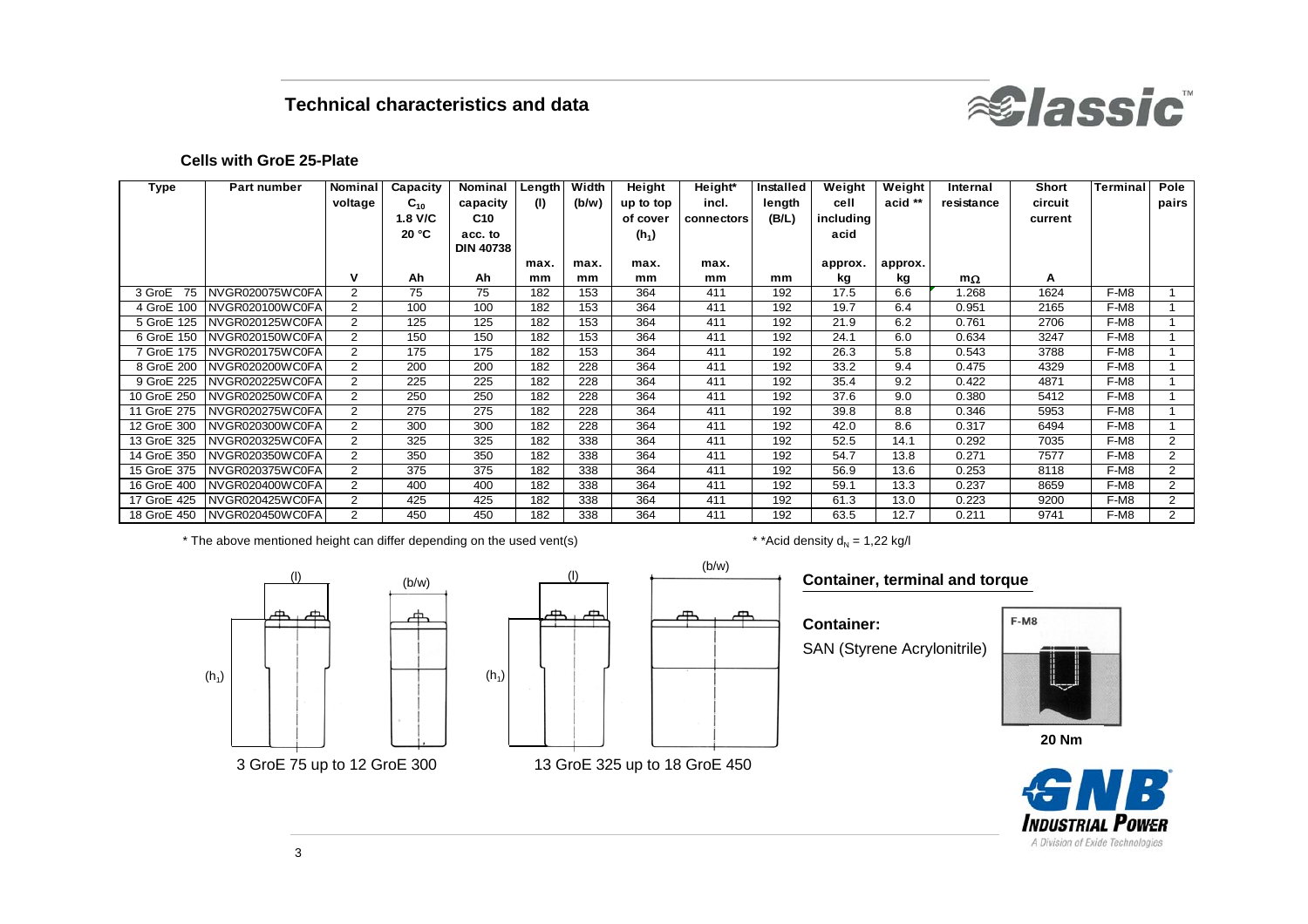

#### **Cells with GroE 100-Plate**

| <b>Type</b> | Part number                  | Nominal        | Capacity | Nominal          | Length | Width | Height    | Height*    | Installed | Weight    | Weight  | Internal   | Short   | Terminal | Pole           |
|-------------|------------------------------|----------------|----------|------------------|--------|-------|-----------|------------|-----------|-----------|---------|------------|---------|----------|----------------|
|             |                              | voltage        | C10      | capacity         | (1)    | (b/w) | up to top | incl.      | length    | cell      | acid ** | resistance | circuit |          | pairs          |
|             |                              |                | 1.8 V/C  | C <sub>10</sub>  |        |       | of cover  | connectors | (B/L)     | including |         |            | current |          |                |
|             |                              |                | 20 °C    | acc. to          |        |       | $(h_1)$   |            |           | acid      |         |            |         |          |                |
|             |                              |                |          | <b>DIN 40738</b> |        |       |           |            |           |           |         |            |         |          |                |
|             |                              |                |          |                  | max.   | max.  | max.      | max.       |           | approx.   | approx. |            |         |          |                |
|             |                              | $\mathsf{v}$   | Ah       | Ah               | mm     | mm    | mm        | mm         | mm        | kg        | kg      | $m\Omega$  | А       |          |                |
|             | 5 GroE 500 NVGR020500WC0FA   | $\overline{2}$ | 535      | 500              | 328    | 268   | 542       | 590        | 338       | 95        | 34      | 0.339      | 6062    | F-M8     |                |
|             | 6 GroE 600 NVGR020600WC0FA   | 2              | 642      | 600              | 328    | 268   | 542       | 590        | 338       | 104       | 33      | 0.283      | 7275    | F-M8     |                |
| 7 GroE      | 700 NVGR020700WC0FA          | $\overline{2}$ | 749      | 700              | 328    | 268   | 542       | 590        | 338       | 113       | 32      | 0.242      | 8487    | F-M8     | $\overline{2}$ |
|             | 8 GroE 800 NVGR020800WC0FA   | 2              | 856      | 800              | 328    | 268   | 542       | 590        | 338       | 122       | 31      | 0.212      | 9700    | F-M8     | $\overline{2}$ |
|             | 9 GroE 900 NVGR020900WC0FA   | 2              | 963      | 900              | 328    | 268   | 542       | 590        | 338       | 131       | 30      | 0.188      | 10913   | $F-M8$   | $\overline{2}$ |
|             | 10 GroE 1000 NVGR021000WC0FA | 2              | 1070     | 1000             | 328    | 268   | 542       | 590        | 338       | 140       | 29      | 0.169      | 12125   | F-M8     | 2              |
|             | 11 GroE 1100 NVGR021100WC0FA | $\overline{2}$ | 1177     | 1100             | 328    | 268   | 542       | 590        | 338       | 149       | 28      | 0.154      | 13338   | F-M8     | 2              |
|             | 12 GroE 1200 NVGR021200WC0FA | $\overline{2}$ | 1284     | 1200             | 328    | 348   | 542       | 590        | 338       | 170       | 39      | 0.141      | 14551   | F-M8     | 3              |
|             | 13 GroE 1300 NVGR021300WC0FA | $\overline{2}$ | 1391     | 1300             | 328    | 348   | 542       | 590        | 338       | 179       | 38      | 0.130      | 15763   | F-M8     | 3              |
|             | 14 GroE 1400 NVGR021400WC0FA | $\overline{2}$ | 1498     | 1400             | 328    | 348   | 542       | 590        | 338       | 188       | 37      | 0.121      | 16976   | F-M8     | 3              |
|             | 15 GroE 1500 NVGR021500WC0FA | 2              | 1605     | 1500             | 328    | 348   | 542       | 590        | 338       | 197       | 36      | 0.113      | 18188   | $F-M8$   | 3              |
|             | 16 GroE 1600 NVGR021600WC0FA | 2              | 1712     | 1600             | 328    | 438   | 542       | 590        | 338       | 222       | 49      | 0.106      | 19401   | F-M8     | 3              |
|             | 17 GroE 1700 NVGR021700WC0FA | 2              | 1819     | 1700             | 328    | 438   | 542       | 590        | 338       | 231       | 48      | 0.099      | 20613   | F-M8     | 3              |
|             | 18 GroE 1800 NVGR021800WC0FA | 2              | 1926     | 1800             | 328    | 438   | 542       | 590        | 338       | 240       | 47      | 0.094      | 21826   | F-M8     | 3              |
|             | 19 GroE 1900 NVGR021900WC0FA | $\overline{2}$ | 2033     | 1900             | 328    | 438   | 542       | 590        | 338       | 249       | 46      | 0.089      | 23038   | F-M8     | 3              |
|             | 20 GroE 2000 NVGR022000WC0FA | $\overline{2}$ | 2140     | 2000             | 328    | 438   | 542       | 590        | 338       | 258       | 45      | 0.084      | 24251   | F-M8     | 3              |
|             | 21 GroE 2100 NVGR022100WC0FA | $\overline{2}$ | 2247     | 2100             | 328    | 528   | 542       | 590        | 338       | 285       | 58      | 0.080      | 25464   | F-M8     | $\overline{4}$ |
|             | 22 GroE 2200 NVGR022200WC0FA | 2              | 2354     | 2200             | 328    | 528   | 542       | 590        | 338       | 294       | 57      | 0.077      | 26675   | F-M8     | $\overline{4}$ |
|             | 23 GroE 2300 NVGR022300WC0FA | 2              | 2461     | 2300             | 328    | 528   | 542       | 590        | 338       | 303       | 56      | 0.073      | 27889   | F-M8     | $\overline{4}$ |
|             | 24 GroE 2400 NVGR022400WC0FA | $\overline{2}$ | 2568     | 2400             | 328    | 528   | 542       | 590        | 338       | 312       | 55      | 0.070      | 29099   | $F-M8$   | $\overline{4}$ |
|             | 25 GroE 2500 NVGR022500WC0FA | $\overline{2}$ | 2675     | 2500             | 328    | 573   | 542       | 590        | 338       | 325       | 60      | 0.067      | 30314   | F-M8     | 4              |
|             | 26 GroE 2600 NVGR022600WC0FA | 2              | 2782     | 2600             | 328    | 573   | 542       | 590        | 338       | 334       | 59      | 0.065      | 31526   | F-M8     | $\overline{4}$ |

\* The above mentioned height can differ depending on the used vent(s)  $\qquad \qquad \qquad \qquad \qquad \qquad \qquad \qquad \qquad \qquad \text{Acid density d}_{\text{N}}$ 



\*\* Acid density  $d_N = 1,22$  kg/l

#### **Container, terminal and torque**



F-M8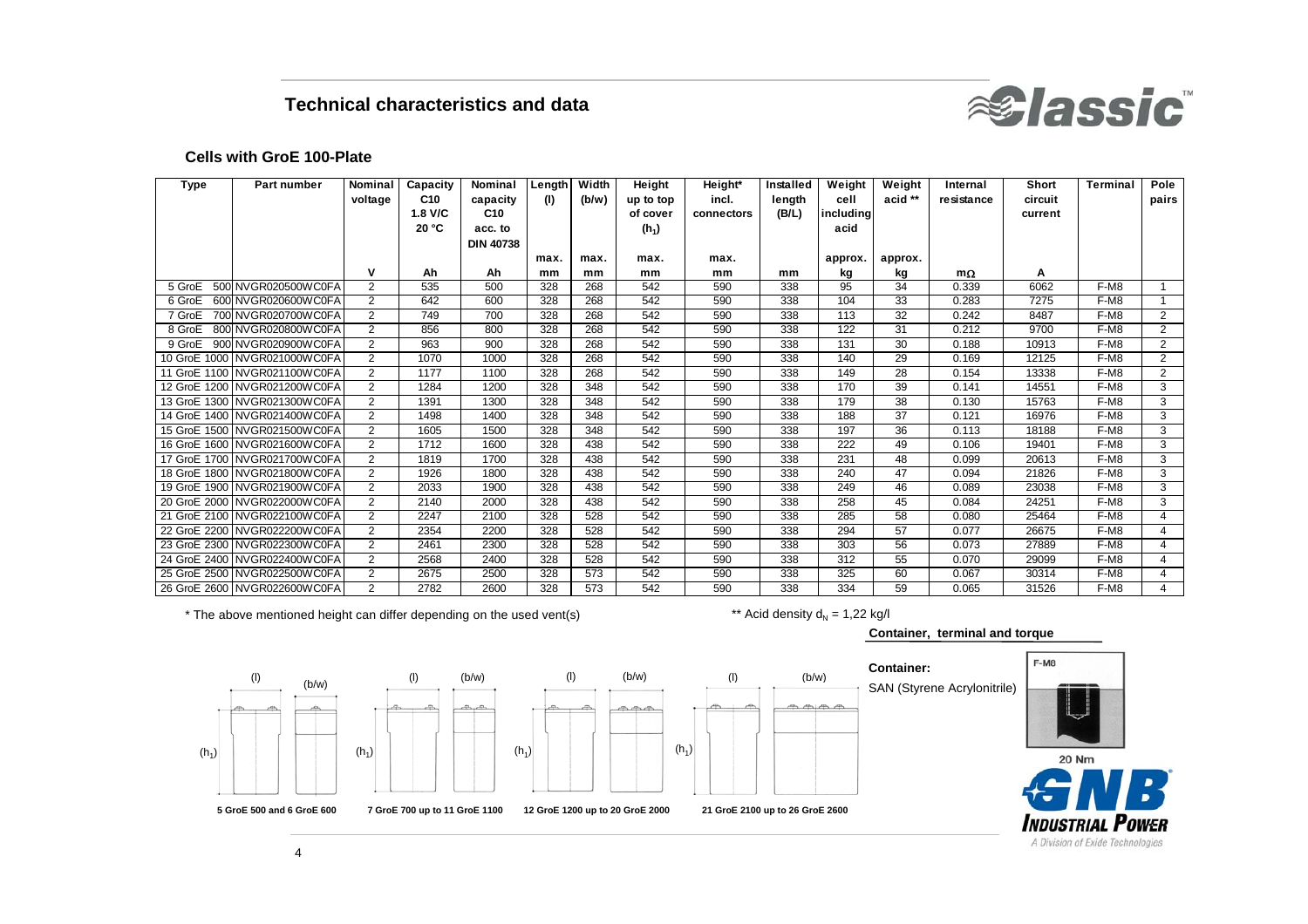

|         |      |                              |        |                  |                   | 1.90 V/C - Discharge in A at 20°C |        |       |        |       |       |       |         |      |                      |                  |                  | 1.875 V/C - Discharge in A at 20°C |        |                                        |        |        |       |             |           |
|---------|------|------------------------------|--------|------------------|-------------------|-----------------------------------|--------|-------|--------|-------|-------|-------|---------|------|----------------------|------------------|------------------|------------------------------------|--------|----------------------------------------|--------|--------|-------|-------------|-----------|
| Type    |      | Part number                  | 1min   | 5 <sub>min</sub> | 10 <sub>min</sub> | 15 <sub>min</sub>                 | 20min  | 30min | 1 h    | 3 h   | 5 h   | 10 h  | Type    |      | Part number          | 1 <sub>min</sub> | 5 <sub>min</sub> | 10 <sub>min</sub>                  | 15min  | 20 <sub>min</sub>                      | 30mir  | 1 h    | 3 h   | 5 h         | 10h       |
| 3 GroE  |      | 75 NVGR020075WC0F/           | 55.5   | 55,5             | 55.5              | 55,5                              | 51.9   | 45.9  | 34.5   | 18.6  | 10.8  | 6,6   | 3 GroE  |      | 75 NVGR020075WC0FA   | 72.0             | 72.0             | 72.0                               | 68.4   | 63.0                                   | 54.0   | 39.0   | 19.5  | 12.9        | 6.9       |
| 4 GroE  |      | 100 NVGR020100WC0FA          | 74.0   | 74,0             | 74,0              | 74,0                              | 69.2   | 61.2  | 46,    | 24.8  | 14,4  | 8,8   | 4 GroE  |      | 100 NVGR020100WC0FA  | 96.0             | 96.0             | 96.0                               | 91.2   | 84.0                                   | 72.0   | 52(    | 26.0  | 17.2        | 9.2       |
| 5 GroE  |      | 125 NVGR020125WC0FA          | 92.5   | 92.5             | 92.5              | 92.5                              | 86.5   | 76,5  | 57.5   | 31.0  | 18.0  | 11.0  | 5 GroE  | 125  | NVGR020125WC0FA      | 120.0            | 120.0            | 120.0                              | 114.0  | 105.0                                  | 90.0   | 65.0   | 32.5  | 21.5        | 11.5      |
| 6 GroE  |      | 150 NVGR020150WC0FA          | 111.0  | 111.0            | 111.0             | 111.0                             | 103,8  | 91.8  | 69.    | 37.2  | 21.6  | 13,2  | 6 GroE  | 150  | NVGR020150WC0FA      | 144.0            | 144.0            | 144.0                              | 136.8  | 126.0                                  | 108.0  | 78.0   | 39.0  | 25.8        | 13.8      |
| 7 GroE  |      | 175 NVGR020175WC0FA          | 129,5  | 129,5            | 129.5             | 129.5                             | 121.1  | 107.  | 80.    | 43.4  | 25,2  | 15,4  | 7 GroE  | 175  | NVGR020175WC0FA      | 168.0            | 168.0            | 168.0                              | 159.6  | 147.0                                  | 126.0  | 91.0   | 45.5  | 30.         | 16.7      |
| 8 GroE  |      | 200 NVGR020200WC0FA          | 148.0  | 148.             | 148.0             | 148.0                             | 138.4  | 122.  | 92.0   | 49.6  | 28.8  | 17.6  | 8 GroE  | 200  | NVGR020200WC0FA      | 192.0            | 192.             | 192.0                              | 182.4  | 168.0                                  | 144.0  | 104.0  | 52.0  | 34.         | 18.4      |
| 9 GroE  |      | 225 NVGR020225WC0FA          | 166,5  | 166,             | 166.5             | 166.5                             | 155,7  | 137,  | 103,5  | 55,8  | 32,4  | 19,8  | 9 GroE  |      | 225 NVGR020225WC0FA  | 216.0            | 216.             | 216.0                              | 205.2  | 189.0                                  | 162.0  | 117.0  | 58.5  | 38.         | 20.7      |
| 10 GroE |      | 250 NVGR020250WC0FA          | 185,0  | 185,             | 185.0             | 185,                              | 173,0  | 153,  | 115.0  | 62.0  | 36,0  | 22,0  | 10 GroE |      | 250 NVGR020250WC0FA  | 240.0            | 240.             | 240.0                              | 228.0  | 210.0                                  | 180.0  | 130.0  | 65.0  | 43.0        | 23.0      |
| 11 GroE |      | 275 NVGR020275WC0FA          | 203.5  | 203.             | 203.5             | 203.5                             | 190.3  | 168.  | 126.   | 68.2  | 39,6  | 24,2  | 11 GroE |      | 275 NVGR020275WC0FA  | 264.0            | 264.             | 264.0                              | 250.8  | 231.0                                  | 198.   | 143.0  | 71.5  | 47.3        | 25.3      |
| 12 GroE |      | 300 NVGR020300WC0FA          | 222.   | 222.             | 222.0             | 222.1                             | 207.6  | 183,  | 138.   | 74.4  | 43,2  | 26,4  | 12 GroE | 300  | NVGR020300WC0FA      | 288.0            | 288.             | 288.0                              | 273.6  | 252.0                                  | 216.   | 156.0  | 78.0  | 51.6        | 27.6      |
| 13 GroE | 325  | NVGR020325WC0FA              | 240.5  | 240.5            | 240.5             | 240.                              | 224.9  | 198,  | 149.5  | 80.6  | 46,8  | 28,6  | 13 GroE | 325  | NVGR020325WC0FA      | 312.0            | 312.0            | 312.0                              | 296.   | 273.0                                  | 234.0  | 169.0  | 84.5  | 55.         | 29.9      |
| 14 GroE |      | 350 NVGR020350WC0FA          | 259.0  | 259,             | 259,0             | 259,                              | 242.3  | 214.  | 161.   | 86.8  | 50,4  | 30,8  | 14 GroE |      | 350 NVGR020350WC0FA  | 336.0            | 336.0            | 336.0                              | 319.   | 294.0                                  | 252.0  | 182.0  | 91.0  | 60.         | 32.2      |
| 15 GroE |      | 375 NVGR020375WC0FA          | 277.5  | 277.5            | 277,5             | 277.5                             | 259.5  | 229,  | 172,5  | 93.0  | 54,0  | 33,0  | 15 GroE |      | 375 NVGR020375WC0FA  | 360.0            | 360.             | 360.0                              | 342.0  | 315.0                                  | 270.0  | 195.0  | 97.5  | 64.5        | 34.5      |
| 16 GroE |      | 400 NVGR020400WC0FA          | 296.   | 296.             | 296.0             | 296.                              | 276.8  | 244.  | 184.0  | 99.   | 57.6  | 35.2  | 16 GroE |      | 400 NVGR020400WC0FA  | 384.0            | 384.             | 384.0                              | 364.8  | 336.                                   | 288.   | 208.0  | 104.0 | 68.8        | 36.8      |
| 17 GroE |      | 425 NVGR020425WC0FA          | 314.5  | 314.5            | 314.5             | 314.5                             | 294.7  | 260   | 195.5  | 105.4 | 61.2  | 37,4  | 17 GroE |      | 425 NVGR020425WC0FA  | 408.0            | 408.0            | 408.0                              | 387.6  | 357.0                                  | 306.   | 221.0  | 110.  | 73.         | 39.7      |
| 18 GroE |      | 450 NVGR020450WC0FA          | 333.0  | 333.             | 333,0             | 333,                              | 311.4  | 275,  | 207.0  | 111.6 | 64,8  | 39,6  | 18 GroE |      | 450 NVGR020450WC0FA  | 432.0            | 432.0            | 432.0                              | 410.4  | 378.0                                  | 324.   | 234.0  | 117.0 | 77.4        | 41.4      |
| 5 GroE  |      | 500 NVGR020500WC0F/          | 250.0  | 250.             | 250.0             | 250.                              | 242.5  | 227.  | 200.   | 106.  | 76.5  | 45,5  | 5 GroE  |      | 500 NVGR020500WC0FA  | 340.0            | 340.0            | 340.0                              | 340.0  | 320.0                                  | 300.0  | 220.0  | 117.  | 84.0        | 48.5      |
| 6 GroE  |      | 600 NVGR020600WC0FA          | 300    | 300.             | 300.0             | 300,                              | 291,   | 273.  | 240.0  | 127.8 | 91.8  | 54,6  | 6 GroE  |      | 600 NVGR020600WC0FA  | 408.0            | 408.0            | 408.0                              | 408.   | 384.                                   | 360.   | 264.0  | 141.0 | 100.8       | 58.2      |
| 7 GroE  |      | 700 NVGR020700WC0FA          | 350.   | 350,             | 350,0             | 350,                              | 339,5  | 318,  | 280.0  | 149,  | 107.1 | 63,7  | 7 GroE  |      | 700 NVGR020700WC0FA  | 476.0            | 476.0            | 476.0                              | 476.   | 448.                                   | 420.   | 308.0  | 164.5 | 117.6       | 67.9      |
| 8 GroE  | 800  | NVGR020800WC0FA              | 400.0  | 400.             | 400.0             | 400.                              | 388.0  | 364.  | 320.0  | 170.  | 122.4 | 72.8  | 8 GroE  | 800  | NVGR020800WC0FA      | 544.0            | 544.0            | 544.0                              | 544.0  | 512.0                                  | 480.   | 352.0  | 188.0 | 134.        | 77.6      |
| 9 GroE  |      | 900 NVGR020900WC0F/          | 450.0  | 450,             | 450,0             | 450.                              | 436,5  | 409,  | 360.   | 191   | 137,7 | 81.9  | 9 GroE  | 900  | NVGR020900WC0FA      | 612.0            | 612.             | 612.0                              | 612.0  | 576.0                                  | 540.0  | 396.C  | 211.5 | 151         | 87.3      |
| 10 GroE |      | 1000 NVGR021000WC0FA         | 500.   | 500,             | 500, C            | 500.                              | 485,   | 455,  | 400,   | 213.0 | 153,0 | 91(   | 10 GroE | 1000 | NVGR021000WC0FA      | 680.0            | 680.0            | 680.0                              | 680.0  | 640.0                                  | 600.   | 440.0  | 235.0 | 168.0       | 97.0      |
| 11 GroE |      | 1100 NVGR021100WC0FA         | 550.0  | 550,             | 550.0             | 550.0                             | 533,5  | 500.  | 440.0  | 234.  | 168,3 | 100.7 | 11 GroE |      | 1100 NVGR021100WC0FA | 748.0            | 748.             | 748.0                              | 748.0  | 704.0                                  | 660.   | 484.0  | 258.5 | 184.8       | 106.      |
| 12 GroE |      | 1200 NVGR021200WC0FA         | 600.0  | 600,             | 600.0             | 600.                              | 582.0  | 546.  | 480.0  | 255,6 | 183,6 | 109,2 | 12 GroE |      | 1200 NVGR021200WC0FA | 816.0            | 816.0            | 816.0                              | 816.0  | 768.0                                  | 720.0  | 528.0  | 282.0 | 201.6 116.  |           |
| 13 GroE |      | 1300 NVGR021300WC0FA         | 650.   | 650.             | 650,0             | 650,                              | 630,5  | 591   | 520.   | 276,  | 198,9 | 118,3 | 13 GroE |      | 1300 NVGR021300WC0FA | 884.0            | 884.             | 884.0                              | 884.0  | 832.0                                  | 780.   | 572.0  | 305.5 | 218.4 126.  |           |
| 14 GroE |      | 1400 NVGR021400WC0FA         | 700    | 700.             | 700.              | 700.                              | 679.0  | 637,  | 560.   | 298.  | 214.2 | 127,4 | 14 GroE |      | 1400 NVGR021400WC0FA | 952.0            | 952.             | 952.0                              | 952.0  | 896.0                                  | 840.   | 616.0  | 329.0 | 235.2 135.8 |           |
| 15 GroE |      | 1500 NVGR021500WC0FA         | 750,   | 750,             | 750,0             | 750,                              | 727,5  | 682   | 600.0  | 319,  | 229,5 | 136,5 | 15 GroE |      | 1500 NVGR021500WC0FA | 1020.0           | 1020.            | 1020.0                             | 1020.  | 960.                                   | 900.   | 660.0  | 352.5 | 252.        | 145.5     |
| 16 GroE |      | 1600 NVGR021600WC0FA         | 800.   | 800.             | 800.0             | 800.                              | 776.0  | 728.  | 640.0  | 340.  | 244.8 | 145.6 | 16 GroE | 1600 | NVGR021600WC0FA      | 1088.            | 1088.            | 1088.0                             | 1088.  | 1024.0                                 | 960.   | 704.0  | 376.0 | 268.        | 155.2     |
| 17 GroE |      | 1700 NVGR021700WC0FA         | 850.   | 850,             | 850,0             | 850,                              | 824,5  | 773,  | 680.   | 362,  | 260,1 | 154,7 | 17 GroE | 1700 | NVGR021700WC0FA      | 1156.0           | 1156.0           | 1156.0                             | 1156.0 | 088.0                                  | 1020.  | 748.0  | 399.5 | 285.        | 164.9     |
| 18 GroE |      | 1800 NVGR021800WC0FA         | 900.0  | 900.0            | 900.0             | 900.                              | 873,0  | 819,  | 720,   | 383,  | 275,4 | 163,8 | 18 GroE |      | 1800 NVGR021800WC0FA | 1224.0           | 1224.0           | 1224.0                             | 1224.0 | 1152.0                                 | 1080.  | 792.0  | 423.0 | 302.        | 174.6     |
| 19 GroE |      | 1900 NVGR021900WC0FA         | 950.0  | 950.0            | 950.0             | 950.0                             | 921.5  | 864.  | 760.0  | 404.  | 290.7 | 172,9 | 19 GroE |      | 1900 NVGR021900WC0FA | 1292.0           | 1292.0           | 1292.0                             | 1292.0 | 1216.0                                 | 1140.  | 836.0  | 446.5 | 319.2       | 184.3     |
| 20 GroE |      | 2000 NVGR022000WC0FA         | 1000.0 | 1000.0           | 1000.0            | 1000,                             | 970.0  | 910.  | 800.0  | 426.  | 306,0 | 182,0 | 20 GroE |      | 2000 NVGR022000WC0FA | 1360.0           | 1360.            | 1360.0                             | 1360.0 | 1280.0                                 | 1200.  | 880.0  | 470.0 | 336.0       | 194.0     |
| 21 GroE |      | 2100 NVGR022100WC0FA         | 1050.0 | 1050.0           | 1050.             | 1050.                             | 1018.5 | 955.  | 840.0  | 447.3 | 321.3 | 191.1 | 21 GroE |      | 2100 NVGR022100WC0FA | 1428.0           | 1428.0           | 1428.0                             | 1428.0 | 1344.0                                 | 1260.0 | 924.0  | 493.5 | 352.8 203.7 |           |
| 22 GroE |      | 2200 NVGR022200WC0FA         | 1100   | 1100.0           | 1100              | 1100                              | 1067.0 | 1001  | 880.   | 468.  | 336.6 | 200,2 | 22 GroE |      | 2200 NVGR022200WC0FA | 1496.0           | 1496.0           | 1496.0                             | 1496.0 | 1408.0                                 | 1320.  | 968.0  | 517.0 | 369.6 213.4 |           |
| 23 GroE |      | 2300 NVGR022300WC0FA         | 1150.0 | 1150.            | 1150.             | 01 1150.0                         | 1115.5 | 1046  | 920.   | 489,  | 351,9 | 209,3 | 23 GroE | 2300 | NVGR022300WC0FA      | 1564.            | 1564.0           | 1564.0                             | 1564.0 | 1472.0                                 | 1380.  | 1012.0 | 540   | 386.        | 223.      |
| 24 GroE | 2400 | NVGR022400WC0FA              | 1200.  | 1200             | 1200.             | 1200.0                            | 164.0  | 1092. | 960.0  | 511.  | 367.2 | 218.4 | 24 GroE | 2400 | NVGR022400WC0FA      | 1632.            | 1632.0           | 1632.0                             | 1632.0 | 1536.                                  | 1440.0 | 1056.0 | 564.0 | 403.        | 232.8     |
| 25 GroE | 2500 | NVGR022500WC0FA              | 1250.  | 1250             | 1250.             | 1250.0                            | 1212.5 | 1137  | 1000.  | 532.  | 382.5 | 227.5 | 25 GroE | 2500 | NVGR022500WC0FA      | 1700.0           | 1700.0           | 1700                               | 1700   | 1600.                                  | 1500.0 | 1100.  | 587   | 420.        | $0.242$ . |
|         |      | 26 GroE 2600 NVGR022600WC0FA | 1300.0 | 1300.01          |                   | 1300.0 1300.0                     | 1261.0 | 1183. | 1040.0 | 553.8 | 397.8 | 236.6 | 26 GroE |      | 2600 NVGR022600WC0FA | 1768.0           |                  | 1768.0 1768.0                      | 1768.0 | 1664.0 1560.0 1144.0 611.0 436.8 252.2 |        |        |       |             |           |

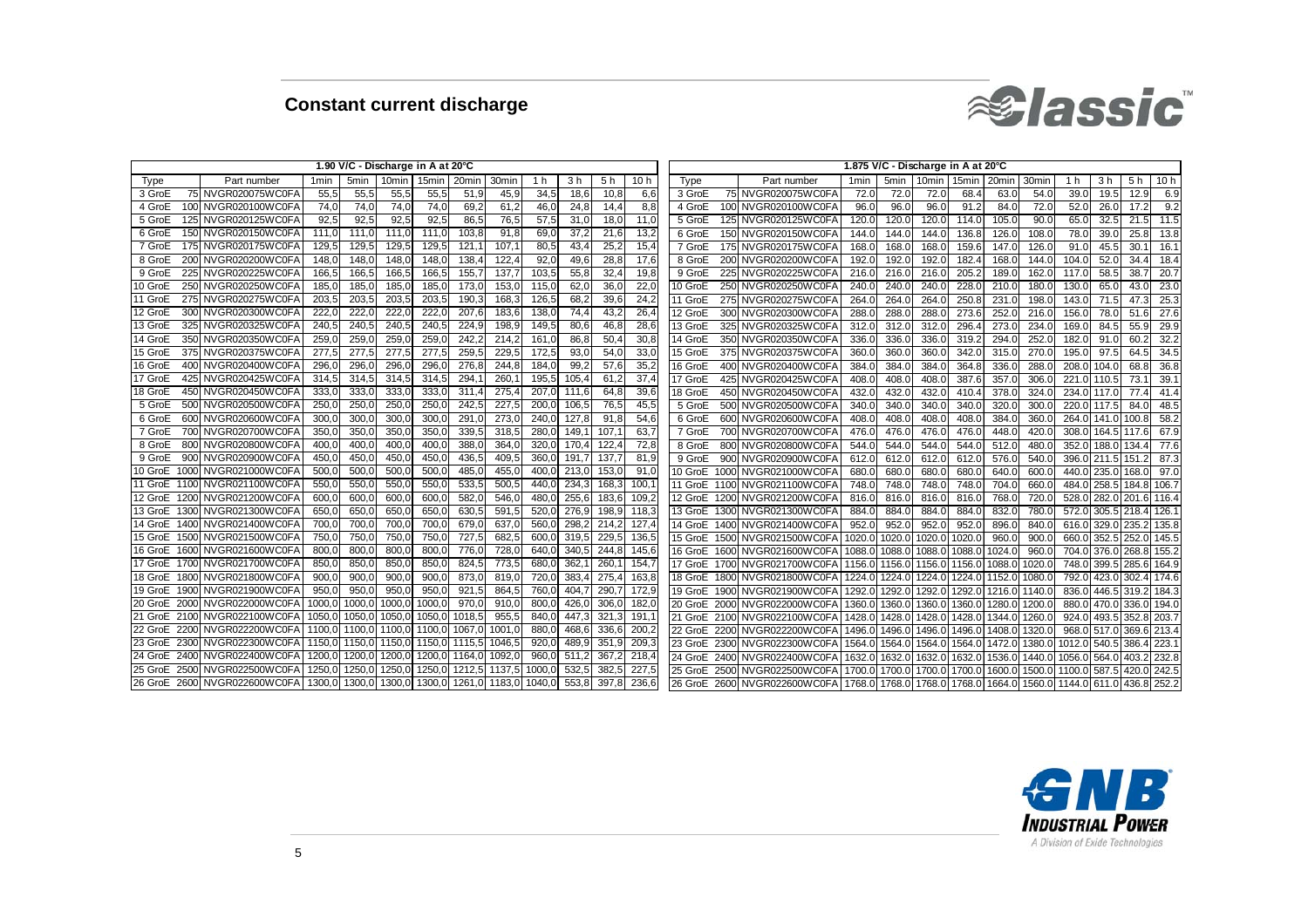

|         |      |                      |                  |                  |        | 1,85 V/C - Discharge in A at 20°C |        |                   |        |       |       |                 |         |      |                               |        |                  |                   | 1.825 V/C - Discharge in A at 20°C |       |        |        |       |       |                 |
|---------|------|----------------------|------------------|------------------|--------|-----------------------------------|--------|-------------------|--------|-------|-------|-----------------|---------|------|-------------------------------|--------|------------------|-------------------|------------------------------------|-------|--------|--------|-------|-------|-----------------|
| Type    |      | Part number          | 1 <sub>min</sub> | 5 <sub>min</sub> | 10min  | 15 <sub>min</sub>                 | 20min  | 30 <sub>min</sub> | 1 h    | 3 h   | 5h    | 10 h            | Type    |      | Part number                   | 1min   | 5 <sub>min</sub> | 10 <sub>min</sub> | 15min                              | 20min | 30min  | 1 h    | 3 h   | 5 h   | 10 <sub>h</sub> |
| 3 GroE  |      | 75 NVGR020075WC0FA   | 93.0             | 93(              | 86.4   | 78.0                              | 70.2   | 60.C              | 42.0   | 19.8  | 14.4  | 7.2             | 3 GroE  |      | 75 NVGR020075WC0FA            | 106.8  | 106.8            | 96.0              | 86.4                               | 77.4  | 66.C   | 45.3   | 20.7  | 14.   | -7.2            |
| 4 GroE  |      | 100 NVGR020100WC0F/  | 124.0            | 124.0            | 115.2  | 104.0                             | 93.6   | 80.0              | 56(    | 26.4  | 19.2  | 9.6             | 4 GroE  |      | 100 NVGR020100WC0FA           | 142.   | 142.4            | 128.0             | 115.2                              | 103.2 | 88.C   | 60.4   | 26.8  | 19.6  | 9.6             |
| 5 GroE  |      | 125 NVGR020125WC0F/  | 155.0            | 155.0            | 144.0  | 130.0                             | 117.0  | 100.0             | 70(    | 33.0  | 24.0  | 12.0            | 5 GroE  |      | 125 NVGR020125WC0FA           | 178.   | 178.0            | 160.0             | 144.0                              | 129.  | 110.0  | 75.5   | 33.5  | 24.5  | 12.0            |
| 6 GroE  |      | 150 NVGR020150WC0F   | 186.0            | 186.             | 172.8  | 156.0                             | 140.   | 120.0             | 84.1   | 39.6  | 28.8  | 14.4            | 6 GroE  |      | 150 NVGR020150WC0F/           | 213.6  | 213.6            | 192.0             | 172.8                              | 154.  | 132.0  | 90.6   | 40.2  | 29.   | 14.4            |
| 7 GroE  |      | 175 NVGR020175WC0F   | 217.0            | 217.1            | 201.6  | 182.0                             | 163.8  | 140.C             | 98.C   | 46.2  | 33.6  | 16.8            | 7 GroE  |      | 175 NVGR020175WC0FA           | 249.   | 249.2            | 224.0             | 201.6                              | 180.  | 154.0  | 105.7  | 46.9  | 34.   | 16.8            |
| 8 GroE  | 200  | NVGR020200WC0F/      | 248.0            | 248.0            | 230.4  | 208.0                             | 187.2  | 160.0             | 112.0  | 52.8  | 38.4  | 19.2            | 8 GroE  |      | 200 NVGR020200WC0FA           | 284.8  | 284.8            | 256.0             | 230.4                              | 206.  | 176.0  | 120.8  | 53.6  | 39.   | 19.2            |
| 9 GroE  | 225  | NVGR020225WC0F/      | 279.0            | 279.0            | 259.2  | 234.0                             | 210.6  | 180.0             | 126.0  | 59.4  | 43.2  | 21.6            | 9 GroE  |      | 225 NVGR020225WC0F/           | 320.   | 320.4            | 288.              | 259.2                              | 232.  | 198.   | 135.9  | 60.3  | 44.   | 21.6            |
| 10 GroE | 250  | NVGR020250WC0FA      | 310.0            | 310.1            | 288.   | 260.0                             | 234.   | 200.0             | 140.0  | 66.0  | 48.0  | 24.0            | 10 GroE |      | 250 NVGR020250WC0F/           | 356.   | 356.0            | 320.              | 288.0                              | 258.  | 220.1  | 151.0  | 67.   | 49.   | 24.0            |
| 11 GroE |      | 275 NVGR020275WC0F/  | 341.0            | 341.             | 316.8  | 286.0                             | 257.4  | 220.0             | 154.   | 72.6  | 52.8  | 26.4            | 11 GroE |      | 275 NVGR020275WC0FA           | 391.6  | 391.6            | 352.0             | 316.8                              | 283.  | 242.0  | 166.1  | 73.7  | 53.9  | 26.4            |
| 12 GroE |      | 300 NVGR020300WC0FA  | 372.0            | 372.             | 345.6  | 312.0                             | 280.8  | 240.0             | 168.   | 79.2  | 57.6  | 28.8            | 12 GroE |      | 300 NVGR020300WC0F/           | 427.   | 427.2            | 384.0             | 345.6                              | 309.  | 264.0  | 181.2  | 80.4  | 58.   | 28.8            |
| 13 GroE |      | 325 NVGR020325WC0F/  | 403(             | 403.             | 374.4  | 338.0                             | 304.   | 260.0             | 182.   | 85.8  | 62.4  | 31.2            | 13 GroE |      | 325 NVGR020325WC0F            | 462.8  | 462.8            | 416.              | 374.4                              | 335.  | 286.   | 196.3  | 87.   | 63.   | 31.2            |
| 14 GroE |      | 350 NVGR020350WC0F/  | 434.0            | 434.             | 403.   | 364.                              | 327.   | 280.0             | 196.   | 92.4  | 67.2  | 33.6            | 14 GroE |      | 350 NVGR020350WC0F/           | 498.   | 498.4            | 448.0             | 403.2                              | 361   | 308.0  | 211.4  | 93.8  | 68.   | 33.6            |
| 15 GroE |      | 375 NVGR020375WC0F/  | 465.0            | 465.             | 432.   | 390.0                             | 351.   | 300.0             | 210.0  | 99.0  | 72.0  | 36 <sub>0</sub> | 15 GroE |      | 375 NVGR020375WC0FA           | 534.0  | 534.0            | 480.0             | 432.0                              | 387   | 330(   | 226.5  | 100.  | 73.5  | 36.0            |
| 16 GroE |      | 400 NVGR020400WC0F/  | 496.0            | 496.             | 460.   | 416.0                             | 374.   | 320.0             | 224.   | 105.6 | 76.8  | 38.4            | 16 GroE |      | 400 NVGR020400WC0F/           | 569.6  | 569.6            | 512.0             | 460.8                              | 412.  | 352.0  | 241.6  | 107.  | 78.   | 38.4            |
| 17 GroE |      | 425 NVGR020425WC0F/  | 527.0            | 527.0            | 489.   | 442.0                             | 397.8  | 340.0             | 238.   | 112.2 | 81.6  | 40.8            | 17 GroE |      | 425 NVGR020425WC0F/           | 605.   | 605.2            | 544.0             | 489.6                              | 438.  | 374.   | 256.7  | 113.9 | 83.   | 40.8            |
| 18 GroE |      | 450 NVGR020450WC0F/  | 558.0            | 558.0            | 518.4  | 468.0                             | 421.   | 360.0             | 252.   | 118.8 | 86.4  | 43.2            | 18 GroE |      | 450 NVGR020450WC0F/           | 640.8  | 640.8            | 576.0             | 518.4                              | 464.  | 396.0  | 271.8  | 120.6 | 88.   | 43.2            |
| 5 GroE  |      | 500 NVGR020500WC0FA  | 450.0            | 450.0            | 450.0  | 420.0                             | 375.0  | 330.0             | 245.   | 130.0 | 91.0  | 50 <sub>c</sub> | 5 GroE  |      | 500 NVGR020500WC0F            | 500.0  | 500.0            | 480.0             | 460.0                              | 412.  | 355.0  | 257.5  | 132.  | 91.0  | 51.5            |
| 6 GroE  |      | 600 NVGR020600WC0FA  | 540.0            | 540.0            | 540.   | 504.0                             | 450.0  | 396(              | 294.   | 156.0 | 109.2 | 60.0            | 6 GroE  |      | 600 NVGR020600WC0F            | 600.   | 600.0            | 576.              | 552.0                              | 495.  | 426.   | 309.0  | 159.0 | 109.  | 61.8            |
| 7 GroE  |      | 700 NVGR020700WC0FA  | 630.0            | 630.             | 630.   | 588.0                             | 525.0  | 462.0             | 343.   | 182.0 | 127.4 | 70.0            | 7 GroE  |      | 700 NVGR020700WC0F            | 700.   | 700.0            | 672.0             | 644.                               | 577.  | 497.   | 360.5  | 185.5 | 127   | 72.7            |
| 8 GroE  |      | 800 NVGR020800WC0F/  | 720.             | 720.             | 720.   | 672.                              | 600.   | 528.0             | 392.   | 208.0 | 145.6 | 80.0            | 8 GroE  |      | 800 NVGR020800WC0F/           | 800.0  | 800.0            | 768.0             | 736.0                              | 660.  | 568.   | 412.0  | 212.0 | 145.  | 82.4            |
| 9 GroE  |      | NVGR020900WC0FA      | 810.0            | 810.0            | 810.   | 756.0                             | 675.0  | 594.0             | 441.   | 234.0 | 163.8 | 90.0            | 9 GroE  | 900  | NVGR020900WC0FA               | 900.0  | 900.0            | 864.0             | 828.0                              | 742.  | 639.0  | 463.5  | 238.  | 163.8 | 92.7            |
| 10 GroE | 1000 | NVGR021000WC0F/      | 900.0            | 900.             | 900.   | 840.0                             | 750.   | 660.0             | 490.   | 260.0 | 182.0 | 100.0           | 10 GroE |      | 1000 NVGR021000WC0FA          | 1000.0 | 1000.0           | 960.0             | 920.0                              | 825.  | 710.0  | 515.0  | 265.0 | 182.  | 103.0           |
| 11 GroE | 1100 | NVGR021100WC0FA      | 990.0            | 990.0            | 990.   | 924.0                             | 825.   | 726.0             | 539.   | 286.  | 200.2 | 110.0           |         |      | 11 GroE 1100 NVGR021100WC0F   | 1100.0 | 1100.0           | 1056.             | 1012.0                             | 907   | 781.   | 566.5  | 291.5 | 200.  | 113.3           |
| 12 GroE |      | 1200 NVGR021200WC0FA | 1080.0           | 1080.            | 1080.0 | 1008.0                            | 900.   | 792.0             | 588.   | 312.  | 218.4 | 120.0           | 12 GroE |      | 1200 NVGR021200WC0F           | 1200.  | 1200.            | 1152.             | 1104.0                             | 990   | 852.   | 618.0  | 318.0 | 218.  | 123.6           |
| 13 GroE |      | 1300 NVGR021300WC0FA | 1170.0           | 1170.0           | 1170.0 | 1092.0                            | 975.   | 858.0             | 637.   | 338.  | 236.6 | 130.0           | 13 GroE |      | 1300 NVGR021300WC0F           | 1300.0 | 1300.            | 1248.             | 1196.                              | 1072. | 923.   | 669.5  | 344.5 | 236.6 | 133.9           |
| 14 GroE |      | 1400 NVGR021400WC0FA | 1260.0           | 1260.            | 1260.0 | 1176.0                            | 1050.  | 924.0             | 686.   | 364.0 | 254.8 | 140.0           | 14 GroE |      | 1400 NVGR021400WC0F           | 1400.  | 1400.            | 1344.             | 1288.0                             | 1155. | 994.   | 721.0  | 371.0 | 254.8 | 144.2           |
| 15 GroE |      | 1500 NVGR021500WC0FA | 1350.0           | 1350.            | 1350.  | 1260                              | 1125.  | 990.0             | 735.   | 390.  | 273.0 | 150.0           |         |      | 15 GroE 1500 NVGR021500WC0F   | 1500.  | 1500.            | 1440.             | 1380.0                             | 1273. | 1065.  | 772.5  | 397.5 | 273.  | 154.5           |
| 16 GroE |      | 1600 NVGR021600WC0F/ | 1440.            | 1440.            | 1440.  | 1344                              | 1200.  | 1056.0            | 784.   | 416.  | 291.2 | 160.0           |         |      | 16 GroE  1600 NVGR021600WC0FA | 1600.  | 1600.            | 1536.             | 1472.                              | 1320  | 1136.  | 824.0  | 424.0 | 291   | 164.8           |
| 17 GroE |      | 1700 NVGR021700WC0FA | 1530.            | 1530.            | 1530.  | 1428                              | 1275.  | 1122.0            | 833.   | 442.  | 309.4 | 170.0           |         |      | 17 GroE 1700 NVGR021700WC0FA  | 1700.0 | 1700.            | 1632.0            | 1564.0                             | 1402. | 1207.  | 875.5  | 450.  | 309.  | 175.            |
| 18 GroE |      | 1800 NVGR021800WC0F/ | 1620.0           | 1620.            | 1620.  | 1512.                             | 1350.  | 1188.0            | 882.   | 468.  | 327.6 | 180.0           |         |      | 18 GroE 1800 NVGR021800WC0F   | 1800.  | 1800.0           | 1728.             | 1656.                              | 1485. | 1278.  | 927.0  | 477.0 | 327.0 | 185.4           |
| 19 GroE |      | 1900 NVGR021900WC0FA | 1710.0           | 1710.            | 1710.  | 1596.                             | 1425.  | 1254.0            | 931.   | 494.0 | 345.8 | 190.0           |         |      | 19 GroE 1900 NVGR021900WC0F   | 1900.  | 1900.            | 1824.0            | 1748.0                             | 1567  | 1349.  | 978.5  | 503.5 | 345.  | 195.7           |
| 20 GroE |      | 2000 NVGR022000WC0FA | 1800.0           | 1800.            | 1800.  | 1680                              | 1500.  | 1320.0            | 980.   | 520.0 | 364.0 | 200.0           | 20 GroE |      | 2000 NVGR022000WC0F           | 2000.  | 2000.            | 1920.             | 1840.0                             | 1650  | 1420.  | 1030.0 | 530.0 | 364.  | 206.0           |
| 21 GroE |      | 2100 NVGR022100WC0FA | 1890.0           | 1890.            | 1890.  | 1764.                             | 1575.0 | 1386.0            | 1029.  | 546.0 | 382.2 | 210.0           | 21 GroE |      | 2100 NVGR022100WC0F           | 2100.  | 2100.            | 2016.             | 1932.                              | 1732  | 1491.0 | 1081   | 556.  | 382   | 216.3           |
| 22 GroE |      | 2200 NVGR022200WC0FA | 1980.0           | 1980.            | 1980.0 | 1848.                             | 1650.  | 1452.0            | 1078.  | 572.0 | 400.4 | 220.0           | 22 GroE |      | 2200 NVGR022200WC0F           | 2200.  | 2200.            | 2112.0            | 2024.0                             | 1815  | 1562.  | 1133.0 | 583.0 | 400.  | 226.6           |
| 23 GroE |      | 2300 NVGR022300WC0F/ | 2070.0           | 2070.            | 2070.  | 1932.                             | 1725.  | 1518.0            | 1127.  | 598.0 | 418.6 | 230.0           | 23 GroE |      | 2300 NVGR022300WC0F           | 2300.  | 2300             | 2208.             | 2116.0                             | 1897  | 1633.  | 1184.5 | 609.5 | 418.  | 236.9           |
| 24 GroE |      | 2400 NVGR022400WC0F  | 2160.0           | 2160.            | 2160.  | 2016                              | 1800.  | 1584.0            | 1176.  | 624.0 | 436.8 | 240.0           | 24 GroF | 2400 | NVGR022400WC0F                | 2400.  | 2400             | 2304.             | 2208.                              | 1980  | 1704.  | 1236.0 | 636.  | 436.  | 247.            |
| 25 GroE |      | 2500 NVGR022500WC0F/ | 2250.0           | 2250.            | 2250.  | 2100                              | 1875.  | 1650.0            | 1225.  | 650.  | 455.0 | 250.            | 25 GroE |      | 2500 NVGR022500WC0F           | 2500.  | 2500             | 2400.             | 2300.                              | 2062  | 1775.  | 1287.5 | 662.5 | 455.  | 257.5           |
| 26 GroE |      | 2600 NVGR022600WC0FA | 2340.0           | 2340.            | 2340 C | 2184.0                            | 1950 0 | 1716.0            | 1274.0 | 676.0 | 473.2 | 260.0           |         |      | 26 GroE 2600 NVGR022600WC0FA  | 2600.0 | 2600.            | 2496.0            | 2392.0                             | 2145. | 1846.C | 1339.0 | 689.0 | 473.2 | 267.8           |

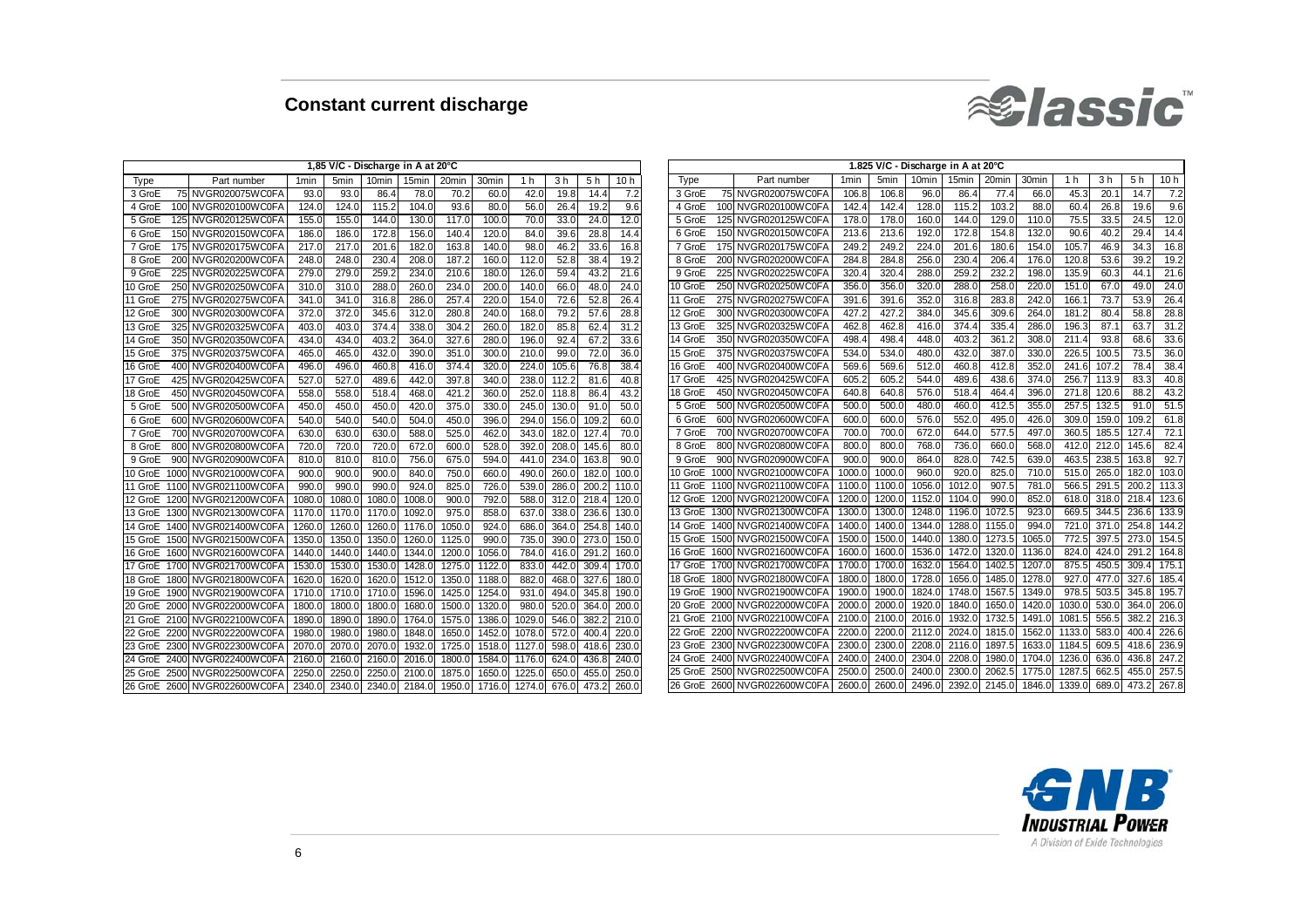

|         |     |                              |        |                  | 1.80 V/C - Discharge in A at 20°C |        |        |                   |        |                |       |       |         |  |                              |                  |                  |                   | 1.775 V/C - Discharge in A at 20°C |        |                   |                  |       |             |             |
|---------|-----|------------------------------|--------|------------------|-----------------------------------|--------|--------|-------------------|--------|----------------|-------|-------|---------|--|------------------------------|------------------|------------------|-------------------|------------------------------------|--------|-------------------|------------------|-------|-------------|-------------|
| Type    |     | Part number                  | 1min   | 5 <sub>min</sub> | 10 <sub>min</sub>                 | 15min  | 20min  | 30 <sub>min</sub> | 1 h    | 3 <sub>h</sub> | 5 h   | 10 h  | Type    |  | Part number                  | 1 <sub>min</sub> | 5 <sub>min</sub> | 10 <sub>min</sub> | 15min 20min                        |        | 30 <sub>min</sub> | 1 h              | 3 h   | 5h          | 10 h        |
| 3 GroE  |     | 75 NVGR020075WC0FA           | 135,6  | 129,0            | 108,0                             | 94,8   | 84,0   | 70,2              | 48,0   | 22,5           | 15,3  | 7,5   | 3 GroE  |  | 75 NVGR020075WC0FA           | 148,2            | 136,8            | 118,8             | 102,0                              | 90,0   | 74,4              | 49,5             | 22.8  | 15,6        | 7,5         |
| 4 GroE  |     | 100 NVGR020100WC0FA          | 180.8  | 172.0            | 144,0                             | 126,4  | 112,0  | 93.6              | 64.0   | 30.0           | 20.4  | 10,0  | 4 GroE  |  | 100 NVGR020100WC0FA          | 197.6            | 182,4            | 158,4             | 136,0                              | 120,0  | 99.2              | 66.0             | 30.4  | 20.8        | 10,0        |
| 5 GroE  |     | 125 NVGR020125WC0FA          | 226.   | 215.0            | 180.0                             | 158,0  | 140, C | 117.0             | 80,    | 37.5           | 25,5  | 12,5  | 5 GroE  |  | 125 NVGR020125WC0FA          | 247.             | 228.0            | 198,              | 170,0                              | 150, C | 124.0             | 82.5             | 38.   | 26.0        | 12,5        |
| 6 GroE  |     | 150 NVGR020150WC0FA          | 271.   | 258,0            | 216,0                             | 189,6  | 168,0  | 140,4             | 96,0   | 45,0           | 30,6  | 15,0  | 6 GroE  |  | 150 NVGR020150WC0F/          | 296.4            | 273,6            | 237,6             | 204,0                              | 180,0  | 148,8             | 99(              | 45.6  | 31.2        | 15,0        |
| 7 GroE  |     | 175 NVGR020175WC0FA          | 316,   | 301,0            | 252.                              | 221,2  | 196,0  | 163,8             | 112,0  | 52.5           | 35,7  | 17,5  | 7 GroE  |  | 175 NVGR020175WC0FA          | 345.8            | 319,2            | 277,              | 238,0                              | 210, C | 173,6             | 115,5            | 53.2  | 36,4        | 17,5        |
| 8 GroE  |     | 200 NVGR020200WC0FA          | 361,6  | 344,0            | 288,                              | 252,8  | 224,0  | 187,2             | 128,0  | 60.0           | 40,8  | 20,0  | 8 GroE  |  | 200 NVGR020200WC0F/          | 395.             | 364,8            | 316.8             | 272,0                              | 240,0  | 198,4             | 132(             | 60.8  | 41.6        | 20,0        |
| 9 GroE  |     | 225 NVGR020225WC0FA          | 406,8  | 387,0            | 324,                              | 284,4  | 252(   | 210,6             | 144,0  | 67.5           | 45,9  | 22.5  | 9 GroE  |  | 225 NVGR020225WC0FA          | 444,6            | 410,4            | 356,4             | 306,0                              | 270,0  | 223,2             | 148,5            | 68,4  | 46.8        | 22,5        |
| 10 GroE |     | 250 NVGR020250WC0FA          | 452.0  | 430.0            | 360.0                             | 316.0  | 280.0  | 234.0             | 160.0  | 75.0           | 51.0  | 25,0  | 10 GroE |  | 250 NVGR020250WC0FA          | 494,             | 456,0            | 396,              | 340.0                              | 300(   | 248,0             | 165,             | 76,0  | 52,0        | 25,0        |
| 11 GroE |     | 275 NVGR020275WC0FA          | 497.2  | 473.0            | 396,                              | 347.6  | 308,   | 257.4             | 176.0  | 82,5           | 56,1  | 27,5  | 11 GroE |  | 275 NVGR020275WC0FA          | 543,4            | 501,6            | 435,6             | 374,0                              | 330,0  | 272,8             | 181,5            | 83,6  | 57.2        | 27,5        |
| 12 GroE |     | 300 NVGR020300WC0FA          | 542.   | 516.0            | 432.                              | 379.2  | 336.0  | 280.8             | 192,0  | 90.0           | 61.2  | 30,0  | 12 GroE |  | 300 NVGR020300WC0FA          | 592,8            | 547,2            | 475,2             | 408,0                              | 360,   | 297,6             | 198 <sub>0</sub> | 91.   | 62,4        | 30,0        |
| 13 GroE |     | 325 NVGR020325WC0FA          | 587,6  | 559,0            | 468,                              | 410.8  | 364(   | 304,2             | 208,0  | 97.5           | 66,3  | 32,5  | 13 GroE |  | 325 NVGR020325WC0FA          | 642.             | 592,8            | 514.8             | 442,0                              | 390,0  | 322,4             | 214.5            | 98,   | 67.6        | 32,5        |
| 14 GroE |     | 350 NVGR020350WC0FA          | 632,8  | 602,0            | 504,                              | 442.4  | 392,0  | 327,6             | 224,0  | 105,0          | 71,4  | 35,0  | 14 GroE |  | 350 NVGR020350WC0FA          | 691.             | 638,4            | 554.4             | 476,0                              | 420,0  | 347,2             | 231,0            | 106.  | 72.8        | 35,0        |
| 15 GroE |     | 375 NVGR020375WC0FA          | 678,0  | 645,0            | 540.0                             | 474,0  | 420,0  | 351,0             | 240,0  | 112,5          | 76,5  | 37,5  | 15 GroE |  | 375 NVGR020375WC0FA          | 741.0            | 684,0            | 594,0             | 510,0                              | 450,   | 372,0             | 247.5            | 114.  | 78.0        | 37,5        |
| 16 GroE |     | 400 NVGR020400WC0FA          | 723,2  | 688,0            | 576,                              | 505,6  | 448,0  | 374,4             | 256,0  | 120,0          | 81,6  | 40,0  | 16 GroE |  | 400 NVGR020400WC0FA          | 790,             | 729,6            | 633,6             | 544,0                              | 480,0  | 396,8             | 264,0            | 121.6 | 83,2        | 40,0        |
| 17 GroE |     | 425 NVGR020425WC0FA          | 768.4  | 731,0            | 612.0                             | 537.2  | 476.0  | 397.8             | 272.0  | 127.5          | 86,7  | 42,5  | 17 GroE |  | 425 NVGR020425WC0FA          | 839.8            | 775.2            | 673,2             | 578.0                              | 510,0  | 421.6             | 280.5            | 129.3 | 88.4        | 42,5        |
| 18 GroE |     | 450 NVGR020450WC0FA          | 813,6  | 774,0            | 648.0                             | 568.8  | 504,0  | 421,2             | 288,0  | 135,0          | 91.8  | 45,0  | 18 GroE |  | 450 NVGR020450WC0FA          | 889,2            | 820.8            | 712,8             | 612,0                              | 540,0  | 446,4             | 297,0            | 136,8 | 93.6        | 45,0        |
| 5 GroE  |     | 500 NVGR020500WC0FA          | 570.0  | 570,0            | 555.                              | 500.0  | 457,5  | 390(              | 280,   | 137,5          | 92,5  | 53,5  | 5 GroE  |  | 500 NVGR020500WC0FA          | 690,0            | 690,0            | 610,              | 550,0                              | 495,0  | 425.0             | 302.5            | 146,  | 97.5        | 57,0        |
| 6 GroE  |     | 600 NVGR020600WC0FA          | 684,   | 684,0            | 666,                              | 600,0  | 549,0  | 468,0             | 336,   | 165.           | 111.0 | 64,2  | 6 GroE  |  | 600 NVGR020600WC0FA          | 828,0            | 828,0            | 732,0             | 660,0                              | 594,0  | 510,0             | 363,0            | 175,  | 117.0       | 68,4        |
| 7 GroE  |     | 700 NVGR020700WC0FA          | 798,   | 798,0            | 777,                              | 700,0  | 640,5  | 546,0             | 392(   | 192,5          | 129,5 | 74,9  | 7 GroE  |  | 700 NVGR020700WC0FA          | 966.0            | 966,0            | 854,              | 770,0                              | 693,0  | 595,0             | 423.5            | 204.  | 136.5       | 79,8        |
| 8 GroE  | 800 | NVGR020800WC0FA              | 912.0  | 912.0            | 888.                              | 800.0  | 732,0  | 624.0             | 448.0  | 220            | 148.0 | 85,6  | 8 GroE  |  | 800 NVGR020800WC0FA          | 1104.0           | 1104,0           | 976.0             | 880,0                              | 792(   | 680,0             | 484,0            | 233.  | 156.0       | 91,2        |
| 9 GroE  |     | 900 NVGR020900WC0FA          | 1026.  | 1026.0           | 999.                              | 900.0  | 823.5  | 702.0             | 504.0  | 247.5          | 166.5 | 96,3  | 9 GroE  |  | 900 NVGR020900WC0FA          | 1242,            | 1242,0           | 1098,             | 990,0                              | 891,0  | 765,0             | 544,5            | 262.  | 175,5       | 102,6       |
|         |     | 10 GroE 1000 NVGR021000WC0FA | 1140.  | 1140.0           | 1110.0                            | 1000.0 | 915.0  | 780.0             | 560.0  | 275.0          | 185.0 | 107,0 | 10 GroE |  | 1000 NVGR021000WC0F/         | 1380,            | 1380,0           | 1220,             | 1100,0                             | 990,0  | 850,0             | 605,0            | 292.  |             | 195,0 114,0 |
|         |     | 11 GroE 1100 NVGR021100WC0FA | 1254.0 | 1254.0           | 1221,                             | 1100.0 | 1006,5 | 858.0             | 616.0  | 302.           | 203.5 | 117,7 |         |  | 11 GroE 1100 NVGR021100WC0FA | 1518,0           | 1518,0           | 1342,             | 1210                               | 1089,0 | 935,0             | 665,5            | 321,  | 214,5       | 125,4       |
|         |     | 12 GroE 1200 NVGR021200WC0FA | 1368.  | 1368,0           | 1332,                             | 1200.0 | 1098,  | 936(              | 672.0  | 330.           | 222.0 | 128,4 |         |  | 12 GroE 1200 NVGR021200WC0FA | 1656.            | 1656.            | 1464,             | 1320.0                             | 1188,0 | 1020.0            | 726.0            | 350.  | 234.0       | 136,8       |
|         |     | 13 GroE 1300 NVGR021300WC0FA | 1482,  | 1482,0           | 1443,                             | 1300,0 | 1189,5 | 1014.0            | 728,0  | 357            | 240,5 | 139,1 |         |  | 13 GroE 1300 NVGR021300WC0FA | 1794.0           | 1794,0           | 1586,             | 1430,0                             | 1287,0 | 1105.0            | 786.5            | 379,  | 253,5       | 148,2       |
|         |     | 14 GroE 1400 NVGR021400WC0FA | 1596,  | 1596,0           | 1554,                             | 1400,0 | 1281,  | 1092,0            | 784,0  | 385,0          | 259,0 | 149,8 |         |  | 14 GroE 1400 NVGR021400WC0FA | 1932,0           | 1932,            | 1708,             | 1540,0                             | 1386,0 | 1190,0            | 847.0            | 408,  | 273,0       | 159,6       |
|         |     | 15 GroE 1500 NVGR021500WC0FA | 1710.  | 1710.0           | 1665.0                            | 1500.0 | 1372.5 | 1170.0            | 840.0  | 412.5          | 277.5 | 160,5 |         |  | 15 GroE 1500 NVGR021500WC0FA | 2070,0           | 2070.            | 1830,             | 1650,0                             | 1485,0 | 1275,0            | 907,5            | 438,  | 292,5 171,0 |             |
|         |     | 16 GroE 1600 NVGR021600WC0FA | 1824.0 | 1824.0           | 1776,0                            | 1600.0 | 1464,  | 1248,0            | 896,0  | 440.0          | 296,0 | 171,2 |         |  | 16 GroE 1600 NVGR021600WC0F/ | 2208.            | 2208.            | 1952.0            | 1760.0                             | 1584.0 | 1360.0            | 968.0            | 467   | 312.0       | 182,4       |
|         |     | 17 GroE 1700 NVGR021700WC0FA | 1938.  | 1938.0<br>2052.0 | 1887.0                            | 1700.0 | 1555,5 | 1326.0            | 952.0  | 467.           | 314.5 | 181,9 |         |  | 17 GroE 1700 NVGR021700WC0FA | 2346.0           | 2346,0           | 2074.             | 1870.0                             | 1683,0 | 1445,0            | 1028.5           | 496.  | 331,5       | 193,8       |
|         |     | 18 GroE 1800 NVGR021800WC0FA | 2052,  |                  | 1998,                             | 1800,0 | 1647,0 | 1404,0            | 1008,0 | 495,           | 333,0 | 192,6 |         |  | 18 GroE 1800 NVGR021800WC0F/ | 2484.0           | 2484,            | 2196,             | 1980,0                             | 1782,  | 1530,0            | 1089,0           | 525,6 | 351,        | 205,2       |
|         |     | 19 GroE 1900 NVGR021900WC0FA | 2166.  | 2166,0           | 2109,                             | 1900,0 | 1738,5 | 1482,0            | 1064,  | 522.           | 351.5 | 203,3 |         |  | 19 GroE 1900 NVGR021900WC0FA | 2622.            | 2622             | 2318,             | 2090                               | 1881,  | 1615,0            | 1149.5           | 554.8 | 370,5 216,6 |             |
|         |     | 20 GroE 2000 NVGR022000WC0FA | 2280.0 | 2280.0           | 2220.                             | 2000.0 | 1830.  | 1560.0            | 1120.0 | 550            | 370.0 | 214,0 |         |  | 20 GroE 2000 NVGR022000WC0F/ | 2760,0           | 2760             | 2440,             | 2200,                              | 1980,0 | 1700,0            | 1210,0           | 584.  | 390(        | 0 228.0     |
|         |     | 21 GroE 2100 NVGR022100WC0FA | 2394,  | 2394,            | 2331                              | 2100,0 | 1921,5 | 1638,0            | 1176,  | 577            | 388,5 | 224,7 |         |  | 21 GroE 2100 NVGR022100WC0FA | 2898,0           | 2898,0           | 2562,             | 2310,0                             | 2079,0 | 1785.0            | 1270,5           | 613.  | 409,5       | 239,4       |
|         |     | 22 GroE 2200 NVGR022200WC0FA | 2508.  | 2508.0           | 2442,                             | 2200.0 | 2013.  | 1716.0            | 1232,0 | 605.           | 407.0 | 235,4 |         |  | 22 GroE 2200 NVGR022200WC0F/ | 3036,0           | 3036,            | 2684,             | 2420,0                             | 2178,0 | 1870,0            | 1331,0           | 642.4 | 429.0       | 250,8       |
|         |     | 23 GroE 2300 NVGR022300WC0FA | 2622.  | 2622.0           | 2553,                             | 2300.0 | 2104,5 | 1794,0            | 1288.0 | 632.           | 425.5 | 246,1 | 23 GroE |  | 2300 NVGR022300WC0F          | 3174,0           | 3174,            | 2806,             | 2530                               | 2277,0 | 1955,0            | 1391,5           | 671.  | 448,5 262,2 |             |
|         |     | 24 GroE 2400 NVGR022400WC0FA | 2736,  | 2736.0           | 2664,0                            | 2400,0 | 2196,  | 1872.0            | 1344.0 | 660,0          | 444.0 | 256,8 |         |  | 24 GroE 2400 NVGR022400WC0F  | 3312.            | 3312.            | 2928.             | 2640                               | 2376.  | 2040.             | 1452.0           | 700.  | 468.0       | 273,6       |
|         |     | 25 GroE 2500 NVGR022500WC0FA | 2850,  | 2850.0           | 2775,                             | 2500,0 | 2287,5 | 1950,0            | 1400,0 | 687            | 462.5 | 267,5 |         |  | 25 GroE 2500 NVGR022500WC0FA | 3450.            | 3450.            | 3050,             | 2750                               | 2475.  | 2125.0            | 1512.5           | 730.  | 487,5       | 285,0       |
|         |     | 26 GroE 2600 NVGR022600WC0FA | 2964.0 | 2964.0           | 2886,0                            | 2600.0 | 2279.0 | 2028.0            | 1456.0 | 715,0          | 481,0 | 278,2 |         |  | 26 GroE 2600 NVGR022600WC0FA | 3588.0           | 3588.0           | 3172.0            | 2860.0                             | 2574.0 | 2210.0            | 1573.0           | 759.2 | 507.0 296.4 |             |